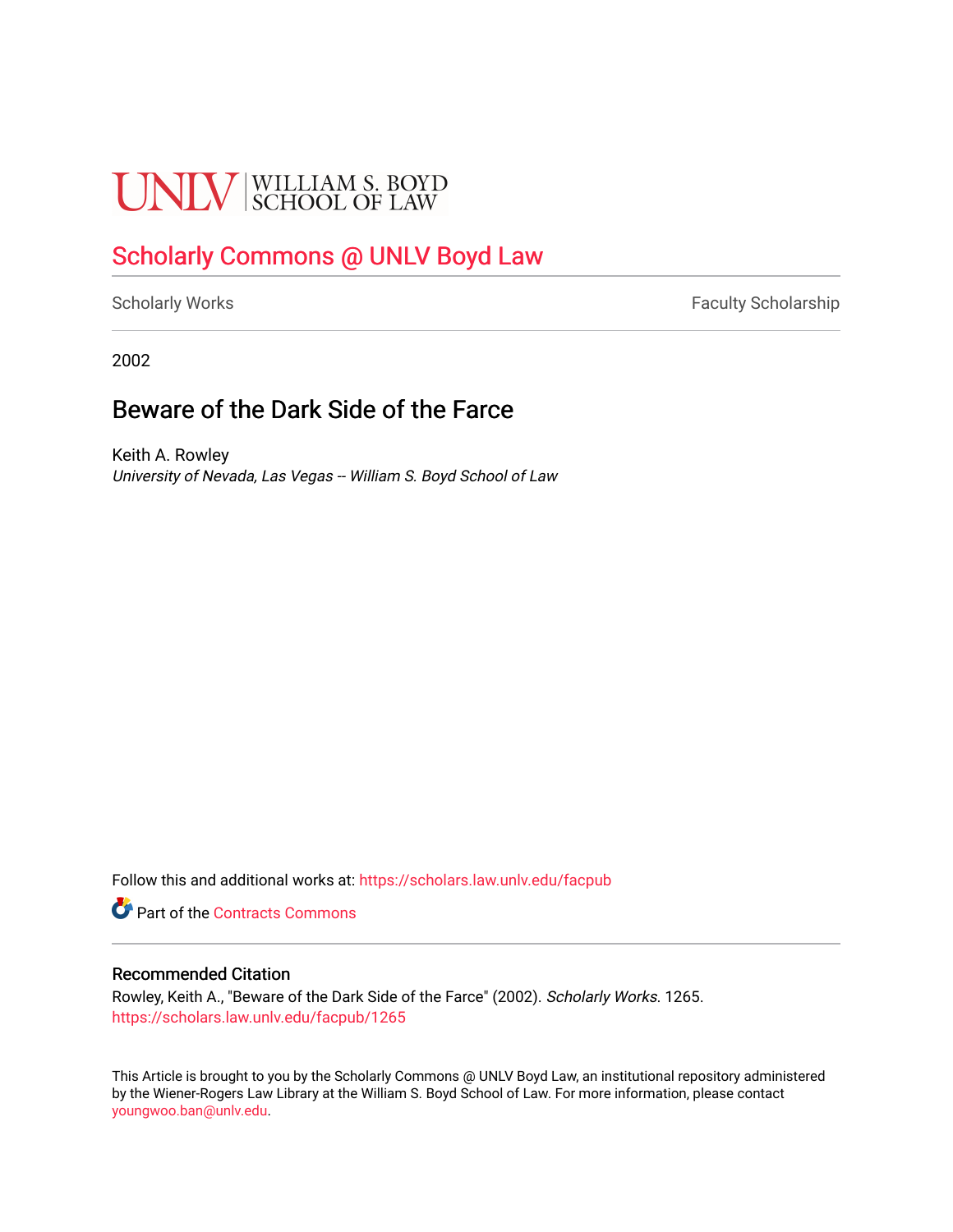## BEWARE OF THE DARK SIDE OF THE FARCE

**By** Keith **A.** Rowley

In *Berry v. Gulf Coast* Wings *Inc.,'* a case that has garnered an unusual amount of attention in both the legal and popular press for what seems to be a simple contract dispute,2 a former Hooters waitress, Jodee Berry, is suing her former employer for breaching its promise to award a new Toyota to the winner of an April 2001 contest. Berry alleges that her manager, Jared Blair, told Berry and the other waitresses at the Panama City, Florida Hooters that whoever sold the most beer at each participating Hooters locations during April 2001 would be entered in a drawing, and that the winner of the drawing would receive a new Toyota.

As the contest progressed, Berry alleges that Blair told the waitresses that he did not know whether the winner would receive a Toyota car, truck, or van, but that the winner would have to pay any registration fees on the vehicle. In early May, Blair informed Berry that she had won the contest, and proceeded to blindfold her and lead her to the parking lot outside the restaurant. Waiting for her there was not a Toyota car, truck, or van, but a doll of the character Yoda from the *Star* Wars movies - a "toy Yoda." Clever, eh? Blair was laughing. Berry was not. Berry sued for breach of contract and fraud. As I tell my students from time to time, I teach Contracts, not Torts, so I want to focus on the contract issues and, more specifically, on the viability of one of the defenses advanced by Hooters: It was a joke.<sup>3</sup>

#### The Lessons of Lucy and Leonard

The case best known to most lawyers and judges in which a party attempted to avoid contractual liability on the basis that it was only kidding when it made the alleged promise or formed the alleged contract is Lucy *v. Zehmer.4* Lucy had been trying to purchase Ferguson Farm from the Zehmers for years. One evening, over drinks, Lucy offered to buy the farm from the Zehmers for \$50,000 (\$30,000 more than Mr. Zehmer had once verbally agreed to take for the farm before backing out of the deal). After a fairly lengthy discussion,

Mr. Zehmer wrote the following on the back of a restaurant receipt: "We do hereby agree to sell to W.O. Lucy the Ferguson Farm complete for \$50,000 title satisfactory to buyer." Both Mr. and Mrs. Zehmer signed the writing, and then Mr. Zehmer gave it to Lucy.<sup>5</sup> A couple of weeks later, when Lucy informed Mr. Zehmer that he had the \$50,000 in cash and was ready to close, Mr. Zehmer replied



WHAT A JOKE! A former Hooters waitress thought she had won a new Toyota, Instead she was given a "tov Yoda.'

that he never intended to sell the farm to Lucy.<sup>6</sup>

In their answer to Lucy's suit for breach of contract, the Zehmers argued, *inter alia,* that Mr. Zehmer had agreed to sell the farm to Lucy only "in jest," and that Lucy knew perfectly well that Zehmer was planning on keeping the farm for his son.<sup>7</sup> Reversing the trial court, the Virginia Supreme Court characterized the Zehmers' defense as "unusual, if not bizarre, ... [w]hen made to the writing admittedly prepared by one of the defendants and signed by both."s The court then found that (1) the extent and nature of the parties' discussions prior to the execution of the writing, (2) Mr. Zehmer's acquiescence to Lucy's insistence that Mr. Zehmer change the wording of the writing and that Mrs. Zehmer also sign

it, (3) the fact that both Mr. and Mrs. Zehmer separately signed the writing, and (4) the Zehmers allowed Lucy to leave with the signed writing without any suggestion that they did not intend to be bound by it "fumish[ed] persuasive evidence that the execution of the contract was a serious business transaction rather than a casual, jesting matter."<sup>9</sup>

Moreover, and more particularly relevant to the parties in Berry, the court also found that, even if Mr. Zehmer thought the agreement was a joke, "Lucy did not so understand it but considered it to be a serious business transaction and the contract to be binding on the Zehmers as well as on himself." 10 Expressing what has come to be known as the "objective manifestation of assent" test,<sup>11</sup> the court held:

[T]he law imputes to a person an intention corresponding to the reasonable meaning of his words and acts.... Therefore, a person cannot set up that he was merely jesting when his conduct and words would warrant a reasonable person in believing that he intended a real agreement.

Whether the writing signed by the defendants and now sought to be enforced by the complainants was the result of a serious offer by Lucy and a serious acceptance by the defendants, or was a serious offer by Lucy and an acceptance in secret jest by the defendants, in either event it constituted a binding contract of sale between the parties.12

A more recent case of note is Leonard *v. Pepsico, Inc.13* Pepsi ran a series of TV advertisements with the common theme "Drink Pepsi, Get Stuff' in conjunction with a "Pepsi Stuff' catalog that included a variety of items that could be purchased using "Pepsi Points."<sup>14</sup> One such advertisement featured, along with more mundane items (a t-shirt, a leather jacket, and sunglasses), a Harrier fighter jet.

*continued on page 16*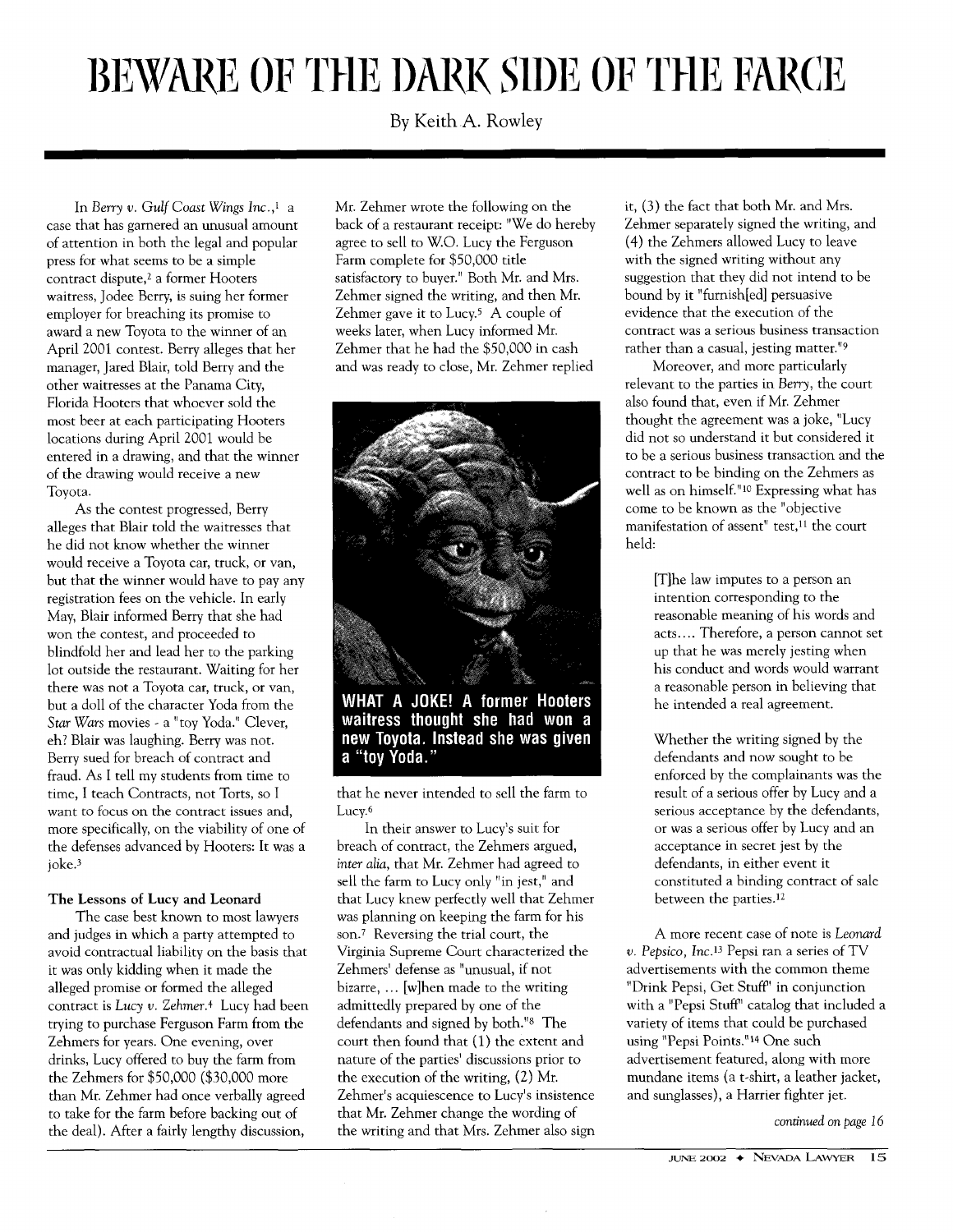#### **Beware of the Dark Side of the Farce**

*continued from page 15*

Displayed across the bottom of the TV screen was "HARRIER FIGHTER 7,000,000 PEPSI POINTS."'5

Leonard consulted the Pepsi Stuff catalog. He did not find the Harrier jet listed. He did find that he could purchase Pepsi Points for 10 cents each and that he could order promotional merchandise with as few as fifteen earned (as opposed to purchased) Pepsi Points. Leonard proceeded to raise \$700,000 to purchase 7,000,000 Pepsi Points. He then submitted an order form, along with 15 earned Pepsi Points, and a check for \$700,008.50.16 Through an exchange of correspondence, Pepsi refused to process Leonard's order, arguing that the Harrier jet was included in the advertisement "to create a humorous and entertaining ad."17

Leonard sued Pepsi alleging, *inter alia,* breach of contract. The district court granted Pepsi summary judgment because, inter *alia,* "no objective person could reasonably have concluded that the commercial actually offered consumers a Harrier jet."18

Starting from the premise that "[a]n obvious joke ... would not give rise to a contract," **19** and recognizing the counterpremise that, "if there is no indication that the offer is 'evidently in jest,' and that an objective, reasonable person would find that the offer was serious, then there may be a valid offer,"20 the *Leonard* court explained that "the obvious absurdity of the commercial" defeated Leonard's argument that it "was not clearly in jest."2 1 Judge Wood based her conclusion on five factors: (1) the exaggerated claim "that Pepsi Stuff merchandise will inject drama and moment into hitherto unexceptional lives"; (2) the "high improbability" that a teenager would be allowed to fly a Harrier and able to do so under the conditions depicted; (3) the "exaggerated adolescent fantasy" depicted; (4) the absurd use of a combat jet to commute to school; and (5) the fact that amassing 7,000,000 Pepsi Points would require drinking "roughly 190 Pepsis a day for the next hundred years" or raising \$700,000 to purchase a \$23,000,000 jet - clearly, "a deal too good to be true."<sup>22</sup>

#### Between the Poles

*Lucy* and *Leonard* represent the two

ends of an enforceability spectrum. On one end, an offer and acceptance that has all of the outward manifestations of a serious contract will be enforced, despite the fact that one of the parties harbored a secret intent not to be bound. On the other, a statement or act that no reasonable person could understand to be an offer or acceptance will not give rise to a contract, despite the fact that one party may have been in earnest. What of the seemingly vast middle ground between these two poles?

The richest vein of reported case law on the enforceability of agreements made in jest arises out of sham marriages. The reported cases generally fall into two categories: those in which both parties agree that the marriage was only in jest, $2<sup>3</sup>$ and those in which only one party argues that the marriage was only in jest.24 In the former, courts have found no marriage contract because, in the words of the leading case, "[m]ere words without any intention corresponding to them will not make a marriage or any other civil contract," provided that "both parties intended and understood that they were not to have effect."25 In the latter, courts have refused to invalidate the marriage contract because, absent a "show[ing] that both parties intended and understood that they were not entering into the matrimonial relation," one party "could not avoid the marriage by a mental reservation [or] secret intention not to become [wed to the other]."26

"Joke" or "sham" contracts in other contexts have received somewhat less uniform treatment from the courts. Still, there is ample authority that, in the absence of an obviously outlandish act or statement, like that in *Leonard,* or a context that belies the likelihood of genuine contractual intent,<sup>27</sup> both parties must have understood the act or statement to be insincere at the time the alleged contract was made in order to avoid forming a contract.<sup>28</sup>

The record in Berry is insufficiently developed to conclude whether the context in which Blair announced the contest to Berry and her co-workers belied his sincerity, whether Berry believed at the time of Blair's statement that it was a joke, or whether a disinterested third party present when Blair made the

announcement would have concluded that both Blair and the waitresses knew that Blair's offer was insincere. It does seem safe to conclude that Blair's statement was not so obviously outlandish that no reasonable person could have taken it seriously. A new Toyota seems like a rather lavish prize for the waitress selling the most beer in a month, but then a \$20,000 reward to anyone who could prove that a car dealer was selling new vehicles for more than \$89 over factory invoice seems even more disproportionate to the effort required to earn the prize. Yet, in Rosenthal *v. Al Packer* Ford, *Inc.,29* the reason the plaintiff failed to prevail was not because the court found that the offered reward did not give rise to a contract; but, rather, because the court found that the offeror did not breach the contract.<sup>30</sup>

#### Parting Shot

Whether Jodee Berry is ultimately successful against Hooters remains to be seen. However, she has already survived summary judgment, which suggests that Hooters will end up spending substantially more money defending this lawsuit than it would have cost them to perform. Our moral: If you are going to use the farce, *beware of the dark side.*

*The author is an Associate Professor of Law, William S. Boyd School of Law, University of Nevada Las Vegas. He teaches Contracts,* Advanced Contracts, Secured Transactions, *and Economics and the* Law, and writes *primarily in the areas of* contract *law and securities regulation.* He *thanks Tabitha Fiddyment* for her *research assistance.*

#### ENDNOTES

**I** No. 01-2642 Div. **J** (Fla. 14th Cir. Ct., Bay County, filed July 24, 2001). Gulf Cost Wings operates the Hooters in question. *Berry* v. Gulf *Coast* Wings settled shortly before this issue went to press, making the case itself, but not the legal issues it raises, moot. *2 See, e.g.,* You've Won *a* Brand New *... :* Proffered Prize Produces Pique, ABA *J.,* Oct. **2001,** at **18;** Oh, What *a (Bad)* Feeling, *Toy* Yoda, HOU. CHRONICLE, Aug. 13, 2001, at **A2;** Employer Promised Toyota, *Not Toy* Yoda, Suit Says, ANDREWS EMP. LITIG. REP., Aug. 7, 2001, at 12; *Waitress Refuses to be Toyed* With, BBC NEWS, July 29, 2001.

**3** Two other contract issues suggest themselves: **(1)** whether Blair's statement, even if not clearly in jest, constituted an offer to form a contract that could be accepted by Berry's performance; and (2) whether Berry gave consideration sufficient to bind Hooters to the terms of Blair's offer. The first issue may hinge on